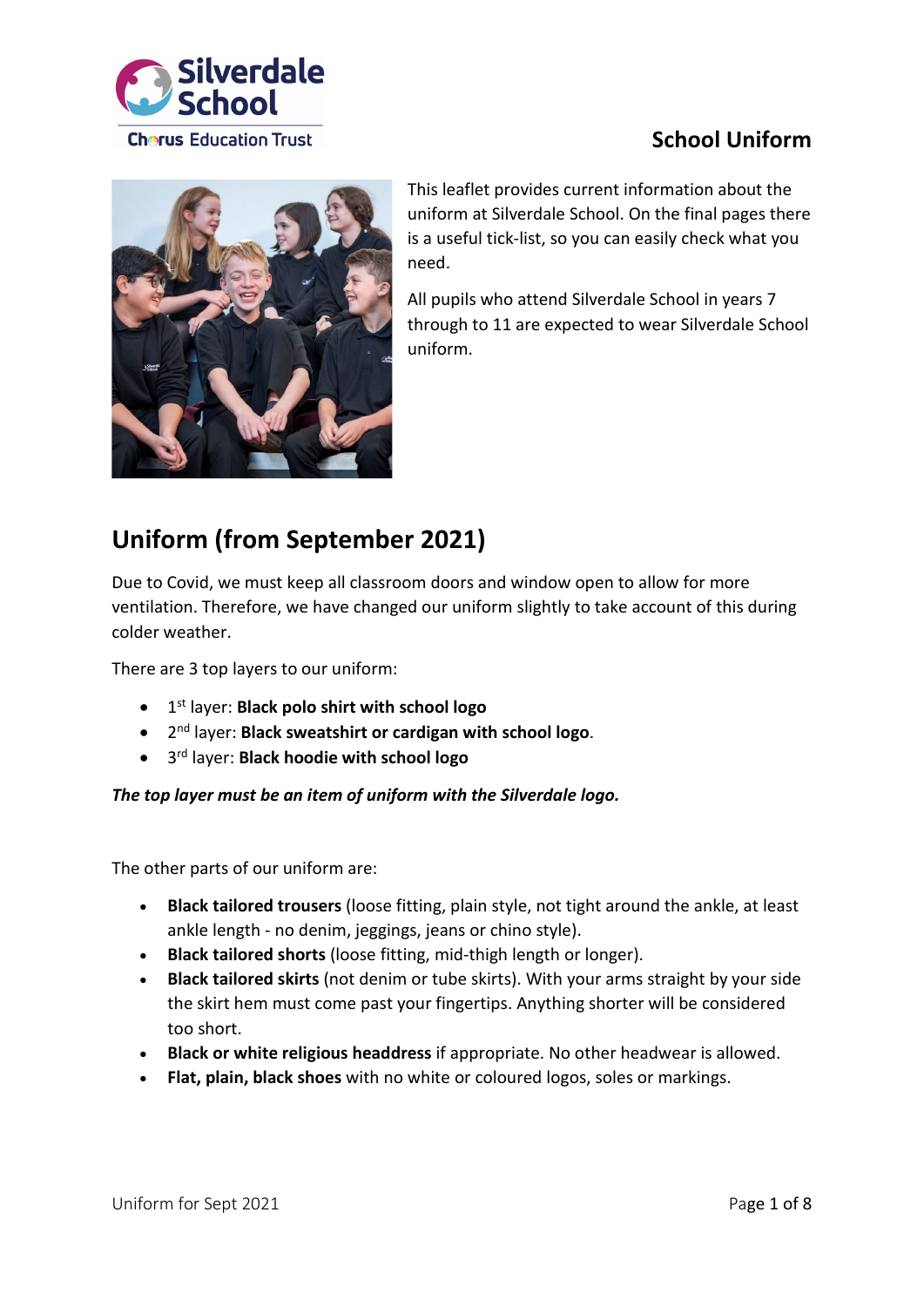

### **Jewellery**

One wrist watch and one small pair of ear studs may be worn. No bracelets or any form of piercing allowed.

# **Tights**

Tights must be plain black and not patterned, with no holes.

### **Coats**

Appropriate outdoor coats (preferably black) should be worn outside. They must not be worn inside the building, apart from the dining room.

### **Footwear**

Pupils must wear flat, plain, black shoes with no white or coloured logos, soles or markings. Sandals and boots are not allowed.

However, in adverse weather conditions, e.g. snow, appropriate footwear can be worn, but only to and from school.

Pupils must wear suitable shoes which offer reasonable protection when participating in Design and Technology lessons in the workshop areas.

### **Examples of footwear that is NOT appropriate:**

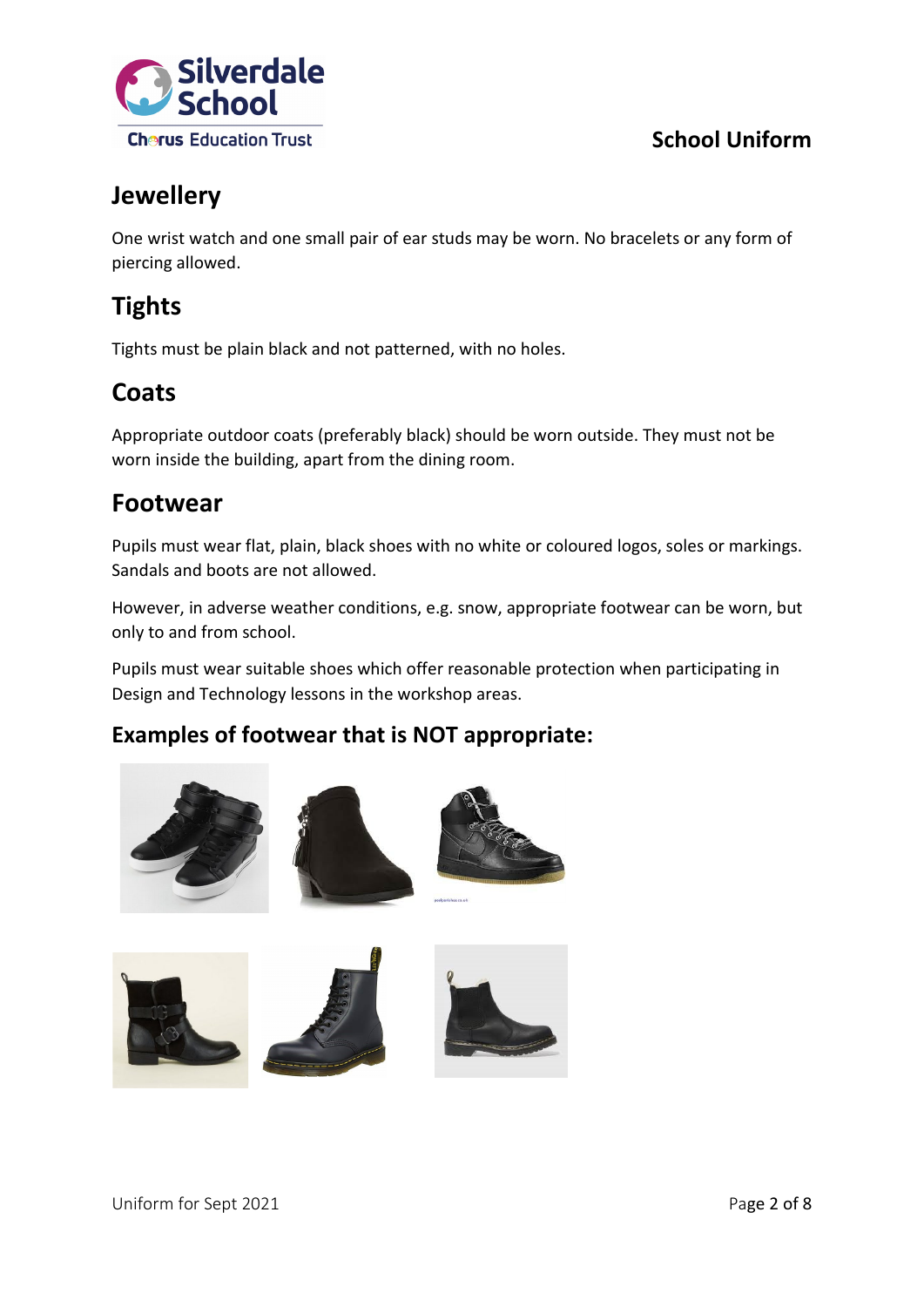

# **PE Equipment**

### **Clothing:**

- Grey or black Silverdale PE T-shirt / GCSE PE T-shirt.
- Black & white Silverdale long sleeved PE shirt.
- Thermal base layer (*preferably black, but can be any colour - to be worn under grey PE t-shirt*).
- Black Silverdale shorts \*
- Black tracksuit bottoms/leggings (*must be plain*)
- Black or burgundy Silverdale Sport hoodie
- White or black socks of any length
- Black sports hijab

*\* KS4 students can wear sports shorts - plain black. Skin-tight shorts are not allowed.*

#### **Footwear**:

- Sports training shoes / Astroturf trainers.
- Rugby / Football boots for lessons on the field (optional but advised)

#### **No items of school uniform are to be worn as part of your PE kit. This includes:**

- School jumper / hoody.
- School shoes.
- Coat.

#### **Mouthguards and shin pads:**

We strongly encourage parents to purchase and reinforce the importance of wearing a mouth guard with their child, when taking part in curriculum hockey or rugby PE lessons.

Students taking part in extra curricula hockey or rugby fixtures and tournaments will be expected to have and wear a mouth guard in order to participate.

Shin pads are also strongly recommended for playing rugby and hockey.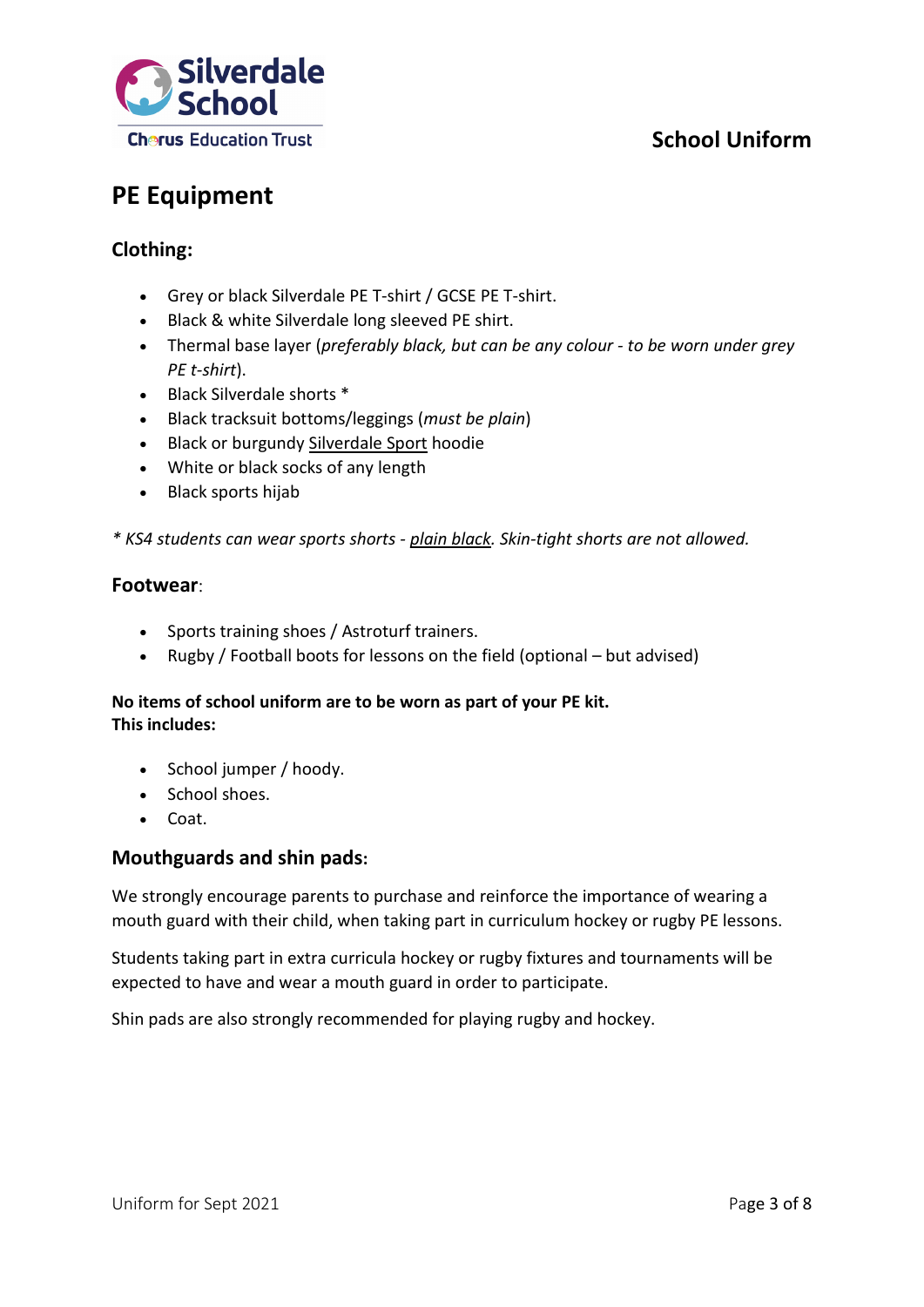

### **What happens if correct school uniform is not worn?**

We are confident that we can rely on the good sense of both pupils and parents to maintain acceptable standards. However, staff will carry out daily checks on uniform and incorrect uniform will be confiscated.

Hoodies and jackets will be kept in school until a parent can come into school to collect it whilst incorrect footwear, trousers and skirts will be given back at the end of the school day. If uniform is available to be changed into, students will be provided with appropriate alternative uniform.

The usual school sanctions will apply if students do not wear the correct uniform. For more information see our behaviour policy on our policies page on the school website: <https://www.silverdale-chorustrust.org/policies>

# **Ordering uniform**

Uniforms can be ordered at: [www.stitchfactory.co.uk](http://www.stitchfactory.co.uk/acatalog/silverdale-school-uniform.html)

Their order form can be downloaded from the school website at: [www.silverdale-chorustrust.org/unifom](http://www.silverdale-chorustrust.org/unifom)

Updates of the uniform guidance can also be found on that page.

Please order well in advance of the start of the school year. Stitch Factory can deliver to your home or into school during term time.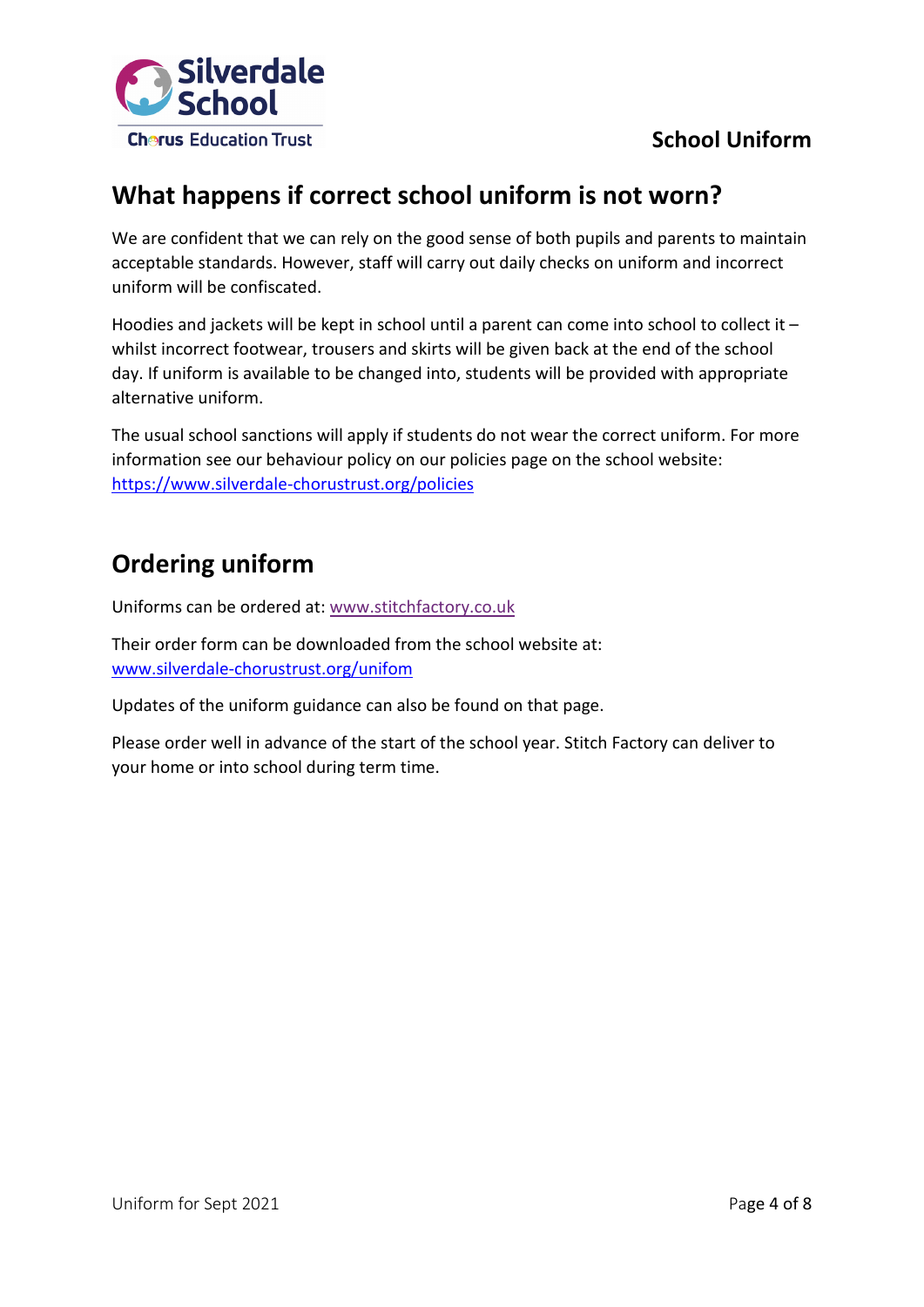



# **Other equipment**

Students are expected to come to school with the correct equipment for learning. Every student must bring to school every day:

- hand sanitiser and tissues,
- a filled water bottle,
- a pen,
- a pencil,
- a ruler.
- a pencil case,
- a green pen,
- a spare pen,
- an eraser,
- a scientific calculator,
- a glue stick,
- a highlighter
- headphones (not wireless) to use in the language lab and ICT lessons.

All students should put their pen, pencil and ruler on the table in form time and at the start of every lesson.

# **Chewing gum**

We remind you that chewing gum is a banned item in school. Students found with chewing gum will receive a detention.

### **Use of mobile phones and other electronic devices**

Teachers will make a decision in their class about whether mobile phones and electronic devices can be used. They will display a sign at the front of the class that denotes whether devices can be used, using a simple red and green system.

Headphones must not be visible inside the classroom. Students will be given one chance to put away a device and remove headphones. Failure to do so will result in the device/headphones being confiscated by the teacher until the end of the lesson. Refusal to hand over the device will result in the normal behaviour policy being applied.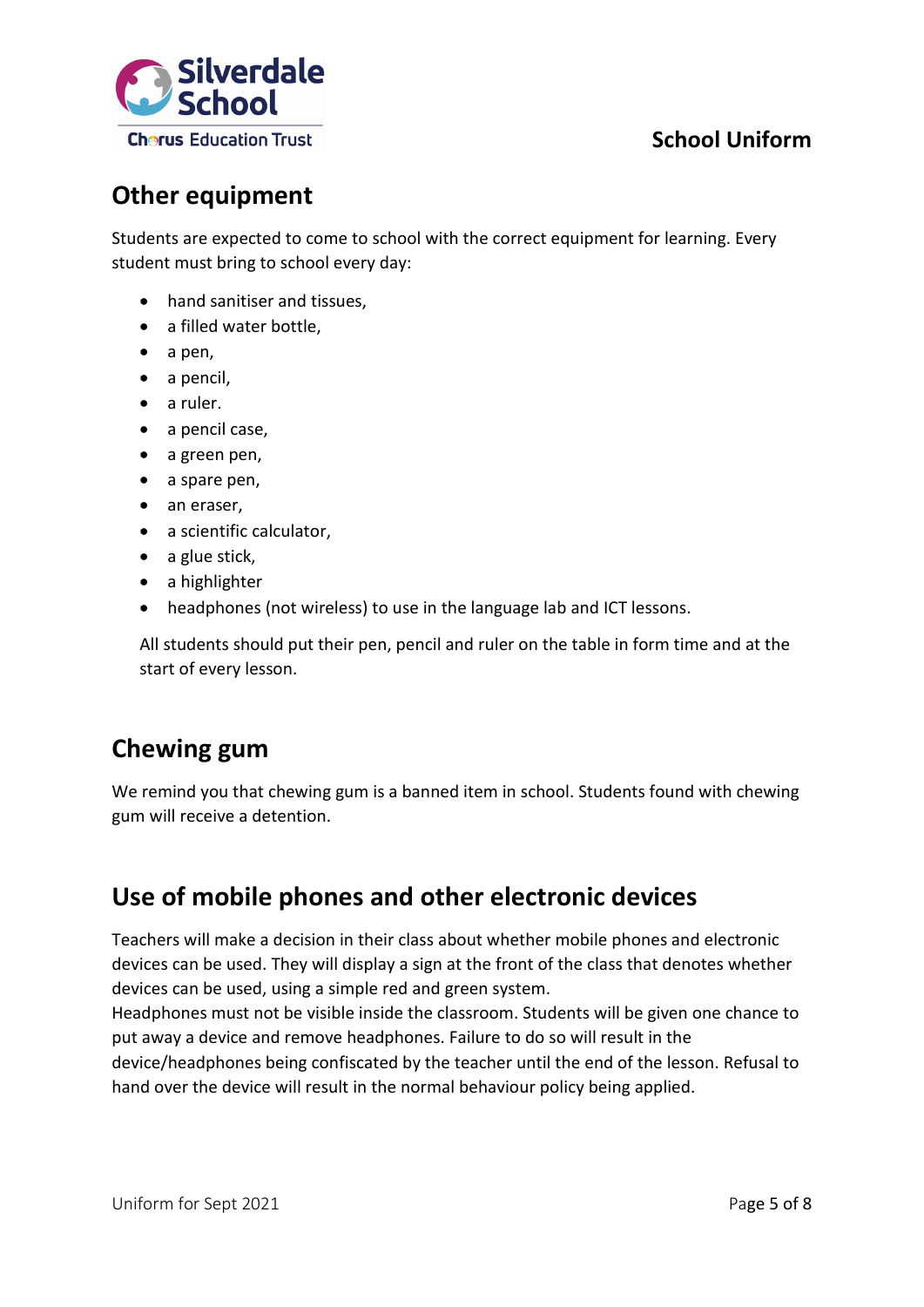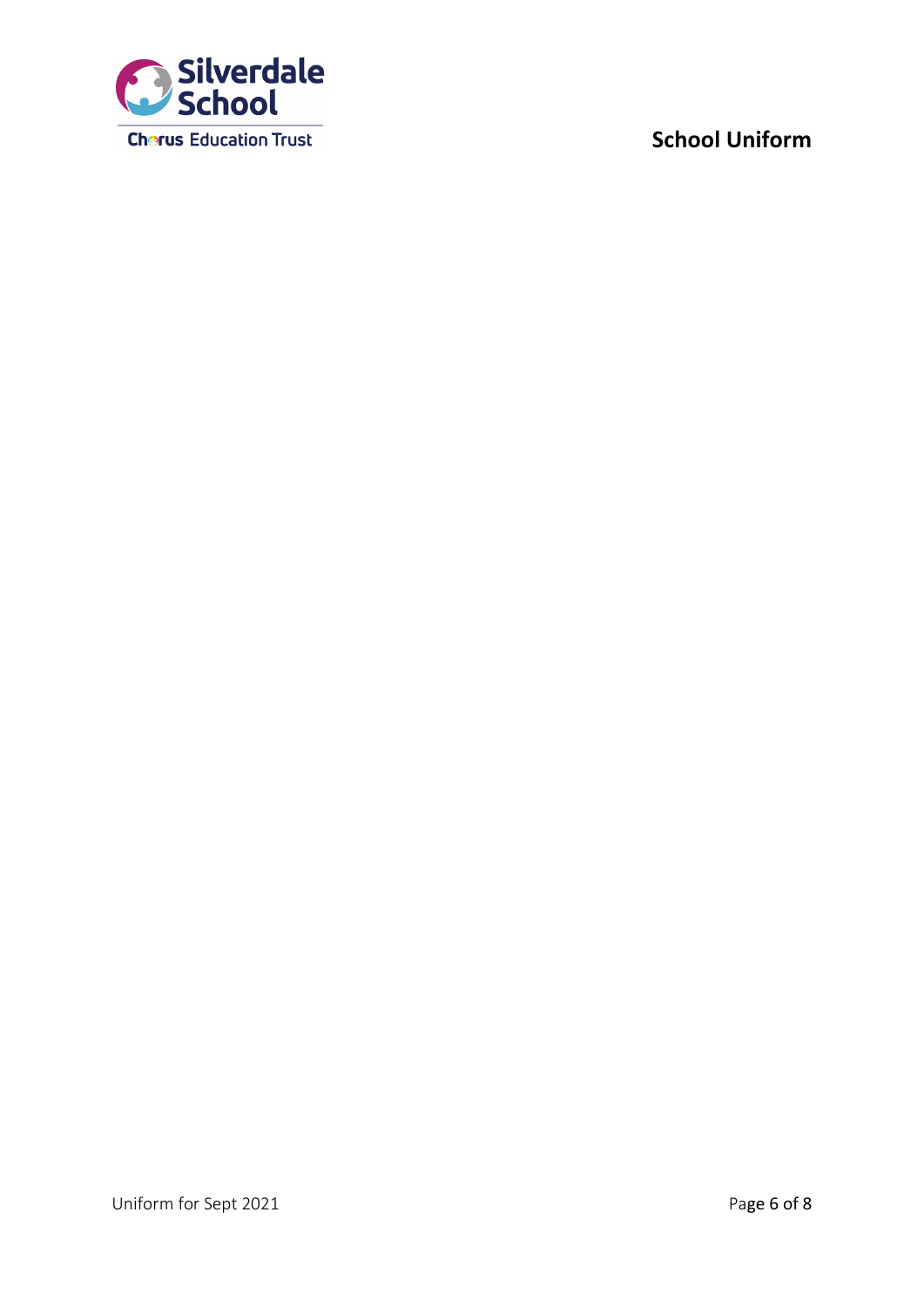

# **Summaryof uniform and equipment**

| Item                                | <b>Required?</b> | <b>Where from?</b>           |  |
|-------------------------------------|------------------|------------------------------|--|
| <b>School uniform:</b>              |                  |                              |  |
| <b>TOP LAYER 1:</b>                 | <b>REQUIRED</b>  | Buy from The Stitch Factory. |  |
| Black polo shirt with school logo   |                  |                              |  |
| <b>TOP LAYER 2:</b>                 | <b>REQUIRED</b>  | Buy from The Stitch Factory. |  |
| Black sweatshirt with school logo   |                  |                              |  |
| or                                  |                  |                              |  |
| Black cardigan with school logo     |                  |                              |  |
| <b>TOP LAYER 3:</b>                 | <b>OPTIONAL</b>  | Buy from The Stitch Factory. |  |
| Black hoodie with school logo       |                  |                              |  |
| <b>Black tailored trousers</b>      | <b>REQUIRED</b>  | Buy from any shop.           |  |
| or                                  |                  |                              |  |
| <b>Black tailored skirt</b>         |                  |                              |  |
| or                                  |                  |                              |  |
| <b>Black tailored shorts</b>        |                  |                              |  |
| Black or white religious headdress  | <b>OPTIONAL</b>  | Buy from any shop.           |  |
| Plain black footwear                | <b>REQUIRED</b>  | Buy from any shop.           |  |
| Coat                                | <b>REQUIRED</b>  | Buy from any shop.           |  |
| PE kit:                             |                  |                              |  |
| Grey or black Silverdale PE t-shirt | <b>REQUIRED</b>  | Buy from The Stitch Factory. |  |
| or                                  |                  |                              |  |
| Black and white Silverdale long     |                  |                              |  |
| sleeved PE shirt                    |                  |                              |  |
| Thermal base layer                  | <b>OPTIONAL</b>  | Buy from any shop.           |  |
| <b>Black Silverdale shorts</b>      | <b>REQUIRED</b>  | Buy from The Stitch Factory. |  |
| or                                  |                  |                              |  |
| <b>Black tracksuit bottoms</b>      |                  | Buy from any shop.           |  |
| or                                  |                  |                              |  |
| <b>Black leggings</b>               |                  |                              |  |
| Black plain sports shorts           | OPTIONAL (FOR    | Buy from any shop.           |  |
|                                     | Y10 & Y11 ONLY)  |                              |  |
| <b>Black or burgundy Silverdale</b> | <b>OPTIONAL</b>  | Buy from The Stitch Factory. |  |
| Sport hoodie                        |                  |                              |  |
| Black sports hijab                  | <b>OPTIONAL</b>  | Buy from any shop.           |  |
| Sports training shoes               | <b>REQUIRED</b>  | Buy from any shop.           |  |
| <b>Astroturf trainers</b>           | <b>OPTIONAL</b>  | Buy from any shop.           |  |
| Rugby / football boots              | <b>OPTIONAL</b>  | Buy from any shop.           |  |
| Mouthguards                         | RECOMMENDED      | Buy from any shop.           |  |
| Shin pads                           | RECOMMENDED      |                              |  |
|                                     |                  |                              |  |